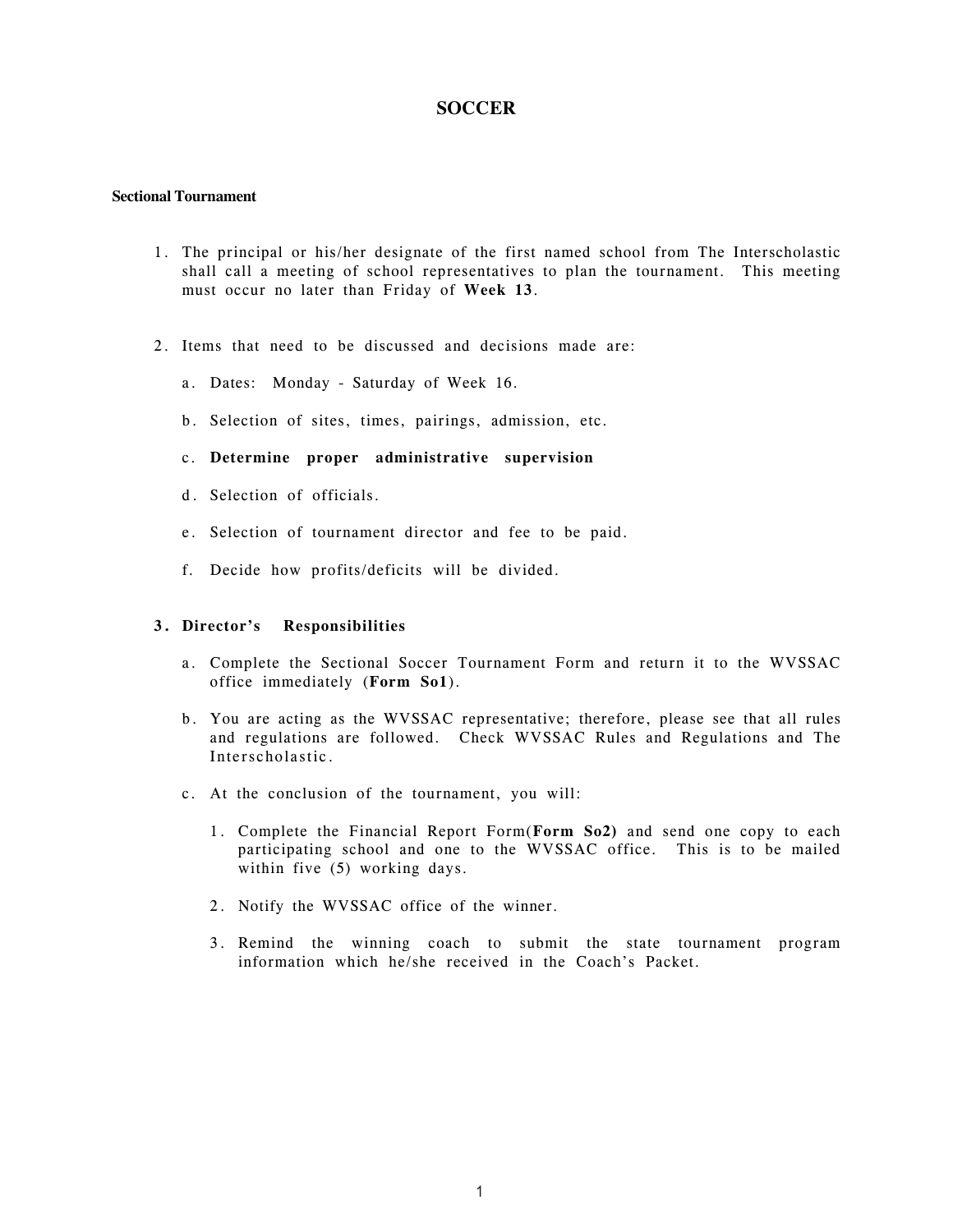### **Form So 1**

| <b>Sectional Soccer Tournament</b>                                                                                                                                                                                            |  |  |                    |                                                 |  |  |  |  |
|-------------------------------------------------------------------------------------------------------------------------------------------------------------------------------------------------------------------------------|--|--|--------------------|-------------------------------------------------|--|--|--|--|
|                                                                                                                                                                                                                               |  |  |                    | Boys Girls Class Region Section                 |  |  |  |  |
| Director                                                                                                                                                                                                                      |  |  |                    |                                                 |  |  |  |  |
|                                                                                                                                                                                                                               |  |  |                    |                                                 |  |  |  |  |
|                                                                                                                                                                                                                               |  |  |                    | To be played at: High School or other           |  |  |  |  |
|                                                                                                                                                                                                                               |  |  | Street             |                                                 |  |  |  |  |
|                                                                                                                                                                                                                               |  |  |                    | City/Zip Code                                   |  |  |  |  |
|                                                                                                                                                                                                                               |  |  | <u>Field</u> Field |                                                 |  |  |  |  |
| Pairings                                                                                                                                                                                                                      |  |  |                    |                                                 |  |  |  |  |
|                                                                                                                                                                                                                               |  |  |                    |                                                 |  |  |  |  |
| <u> 1989 - Johann Stoff, amerikansk politiker (d. 1989)</u>                                                                                                                                                                   |  |  |                    |                                                 |  |  |  |  |
|                                                                                                                                                                                                                               |  |  |                    |                                                 |  |  |  |  |
| the control of the control of the control of the control of the control of the control of the control of the control of the control of the control of the control of the control of the control of the control of the control |  |  |                    |                                                 |  |  |  |  |
|                                                                                                                                                                                                                               |  |  |                    |                                                 |  |  |  |  |
|                                                                                                                                                                                                                               |  |  |                    |                                                 |  |  |  |  |
|                                                                                                                                                                                                                               |  |  |                    |                                                 |  |  |  |  |
|                                                                                                                                                                                                                               |  |  |                    | Date <u>and the second of the second second</u> |  |  |  |  |
|                                                                                                                                                                                                                               |  |  |                    |                                                 |  |  |  |  |
|                                                                                                                                                                                                                               |  |  |                    |                                                 |  |  |  |  |
|                                                                                                                                                                                                                               |  |  |                    |                                                 |  |  |  |  |
|                                                                                                                                                                                                                               |  |  |                    |                                                 |  |  |  |  |
|                                                                                                                                                                                                                               |  |  |                    |                                                 |  |  |  |  |

**Mail one copy to the WVSSAC office.**